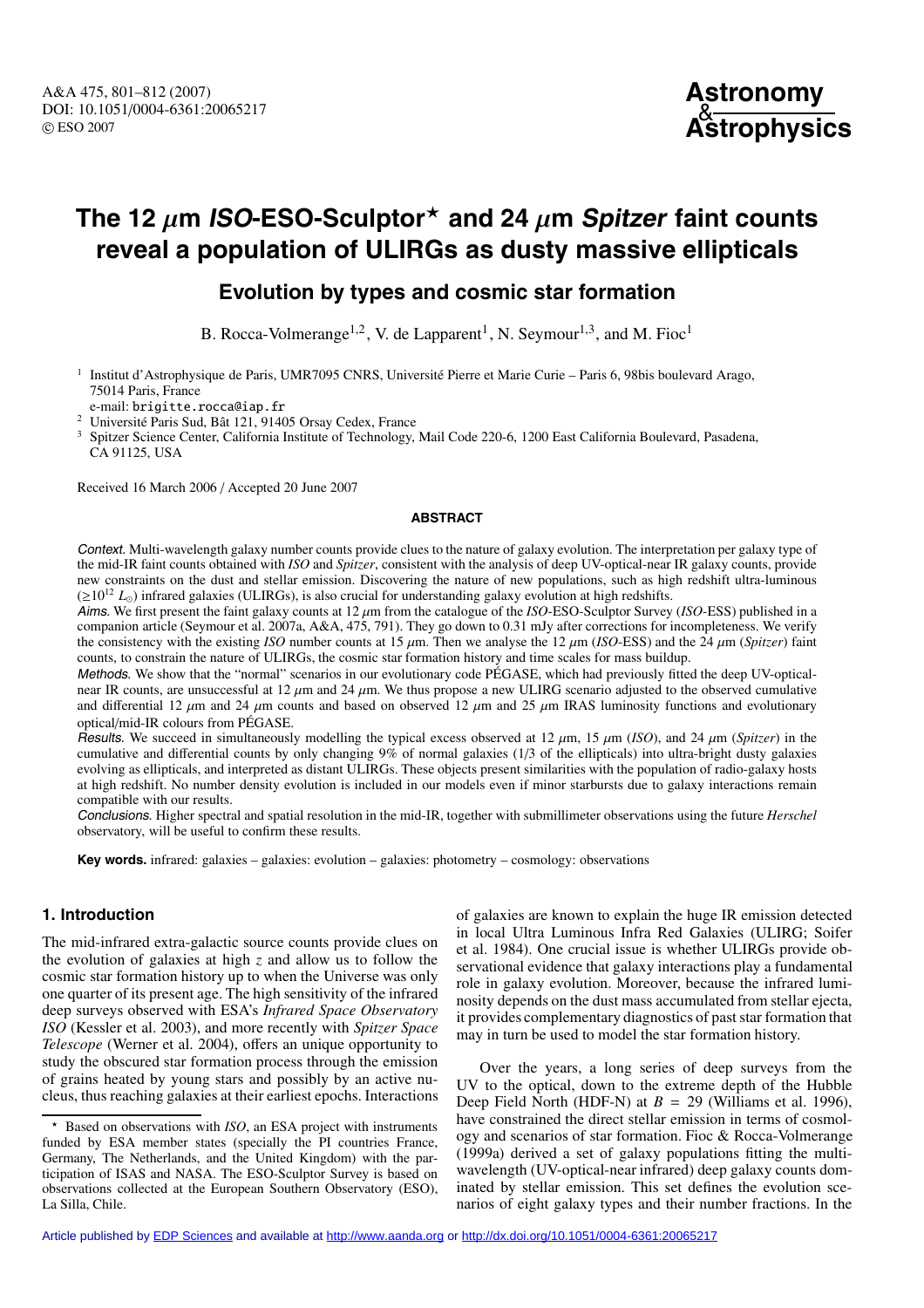mid-infrared, galaxy light is dominated by the emission from dust grains in the form of graphite, silicates, or polycyclic aromatic hydrocarbons (PAH; Puget & Léger 1989). Because different time scales characterise the evolution of star and dust emissions, the results of optical and mid-infrared source counts may differ significantly.

Two difficulties however hamper the interpretation of data. One is the lack of homogeneity between the various surveys: due to large-scale galaxy clustering, the statistical properties derived from deep pencil-beam surveys suffer from "cosmic variance" (Somerville et al. 2004) and might thus differ from the analyses on large area surveys. Another difficulty is the variety of sources (starbursts due to mergers, normal evolved galaxies, AGNs) and their intrinsic evolution. As an example, the time scale of star formation associated to galaxy interactions is significantly shorter ( $\approx 10^8$  yrs) than the star formation time scales of galaxy populations  $(>10^9$  yrs, depending on spectral type) observed in deep surveys. We consider the contribution of AGNs to be minimal at the flux density range explored here, but the impact of an embedded hidden AGN is discussed below.

Our large area *ISOCAM* ESO-Sculptor Survey (*ISO*-ESS) at 12  $\mu$ m, published in the companion paper (Seymour et al. 2007a), here tackles these various limitations by covering a significant area and by using the new code PÉGASE.3 (Fioc et al. 2007) which coherently predicts the evolving stellar and grain emissions from evolved galaxies as well as young starbursts. It is able to predict *both* starlight and dust emission from the UV to the far infrared, by taking the transfer and the reprocessing of light in the different wavelength domains into account. A large variety of star formation time scales is considered in our evolutionary templates, but no evolution of the number density of galaxies is included in the model.

Several other major surveys in the mid-infrared have been performed with the *ISOCAM* camera, and they also provide deep galaxy counts. The largest survey is ELAIS (Rowan-Robinson et al. 1999, 2004), which covers 12 sq. deg. in the flux range 0.45–150 mJy at wavelengths of 6.7  $\mu$ m (*LW2*) and 15  $\mu$ m (*LW3*); the corresponding galaxy counts were published by Serjeant et al. (2000). Following the preliminary surveys of Taniguchi et al. (1997) and Oliver et al. (1997), several major surveys have also been performed that provide deep galaxy counts. Among them are the *ISO* 15  $\mu$ m observations of the Lockman Deep Field, the Marano-ROSAT Ultra Deep Field (Aussel et al. 1999; Elbaz et al. 1999) and the Lockman Shallow Field (Flores et al. 1999). Even deeper surveys have been obtained in the *LW2* and *LW3* filters, centered on Abell cluster 2390 (Altieri et al. 1999), the HDF field, and other fields covering areas of 2.5 arcmin in radius (Oliver et al. 2000, 2002), and of  $16$  arcmin<sup>2</sup> (Sato et al. 2003). These various surveys yield galaxy number counts in reasonable agreement and detect an excess in the number of galaxies at faint fluxes (below ∼1 mJy), which is often interpreted as an increase in the star formation rate with look-back time. For example, Pozzi et al. (2004) fit the 15  $\mu$ m number counts by introducing a population of evolving starbursts, based on the local star-forming prototype M 82 (Silva et al. 1998), which undergoes very strong luminosity or density evolution parameterized as  $(1 + z)^{\alpha}$ , with  $\alpha \simeq 3-4.$ 

All the differential 24  $\mu$ m counts also show a systematic departure from an Euclidean Universe at fluxes fainter than  $~\sim 0.5$  mJy (Rodighiero et al. 2006), with a peak at  $~\sim 0.3$  mJy, similar to the 15  $\mu$ m and 12  $\mu$ m observations. Below 60  $\mu$ Jy, the 24 µm galaxy number counts obtained by the *Spitzer*/MIPS

deep surveys (Marleau et al. 2004; Papovich et al. 2004; Chary et al. 2005) face the problem of a confusion limit due to extragalactic sources. Several interpretations propose huge evolution factors in luminosity and/or density. In the *Chandra* Deep Field South survey, the sample of 2600 *Spitzer*/MIPS sources brighter than 80  $\mu$ Jy is interpreted with the comoving IR energy varying as  $(1 + z)^{3.9\pm0.4}$  (Le Floc'h et al. 2005). The origin of such a high evolution is however not described. More recently, Caputi et al. (2006) analysed the stellar populations of the *Spitzer*/MIPS 24  $\mu$ m galaxies in the GOODS/CDFS from  $K_s$  images. They show evidence for a bump in the redshift distribution at  $z = 1.9$ , induced by a significant population of galaxies with PAH emission.

The combined *ISO*-ESS survey presented here has a comparable depth (∼80% completeness at ∼0.7 mJy) and surface area (680 arcmin<sup>2</sup>) at 12  $\mu$ m to the intermediate surveys (Lockman Deep and Marano Deep fields) performed at 15  $\mu$ m as part of the *ISOCAM* Guaranteed Time Extragalactic Surveys. The specificity of the *ISO*-ESS survey is to provide deep galaxy counts at ∼12 ± 3.5 µm (*LW10* filter), in a wavelength range where the spectral energy distribution (SED) is dominated by the signatures of PAH emission; it thus strongly constrains the evolution process. The target field is located within the ESO-Sculptor Survey (de Lapparent et al. 2003, 2004), for which deep optical *BVR<sub>c</sub>* magnitudes up to  $R_c \le 23.5$  and spectroscopic redshifts at  $R_c \leq 21.5$  have been obtained (Arnouts et al. 1997; Bellanger et al. 1995).

We then model the 12  $\mu$ m number counts using the new version PÉGASE.3 of the "Projet d'Étude des GAlaxies par Synthèse Évolutive" (Fioc et al. 2007; Fioc & Rocca-Volmerange 1997, 1999b; see also www2.iap.fr/ pegase), which coherently complements the UV-optical-NIR emission from stars and gas with the mid- and far-infrared emission from dust. The specific goal of our analysis is to predict the mid-infrared number counts using firstly the same scenarios of galaxy evolution by type, with the same number fractions and the same total number densities of galaxies as used for the successful predictions of the UV-optical-NIR deep counts by Fioc & Rocca-Volmerange (1999a). Secondly, if needed, other scenarios are proposed to model the population of ULIRGs able to reproduce the systematic departure observed around 0.3 mJy in mid-infrared surveys.

Section 2 describes the parameters of the *ISO*-ESS field observed with the large pass-band *ISOCAM* LW10/12  $\mu$ m filter and summarises the data analysis required to extract a catalogue of sources presented in the companion article (Seymour et al. 2007a). The corresponding cumulative and differential galaxy counts at  $12 \mu m$  are presented in Sect. 3. We resume in Sect. 4 the parameters of two models of evolution scenarios and the observed IRAS luminosity function at 12  $\mu$ m tentatively used to model galaxy counts. The respective fits of the cumulative and differential counts of the ESO-ESS survey by the two models are compared in Sect. 5. The best model 2 identifies a population of distant ultra bright ellipticals interpreted as distant ULIRGs. Applied to 24 µm number counts from the deep *Spitzer*/MIPS surveys, we show in Sect. 6 that the same population of ultra bright ellipticals also reproduces the  $24 \mu m$  differential count excess, making our model a robust description. Section 7 presents the cosmic star formation history resulting from the best fit, taking into account the respective contributions per galaxy type. Section 8 discusses the stellar and dust masses of the revealed ULIRG population and the possibility of a hidden AGN. The final section presents our conclusions.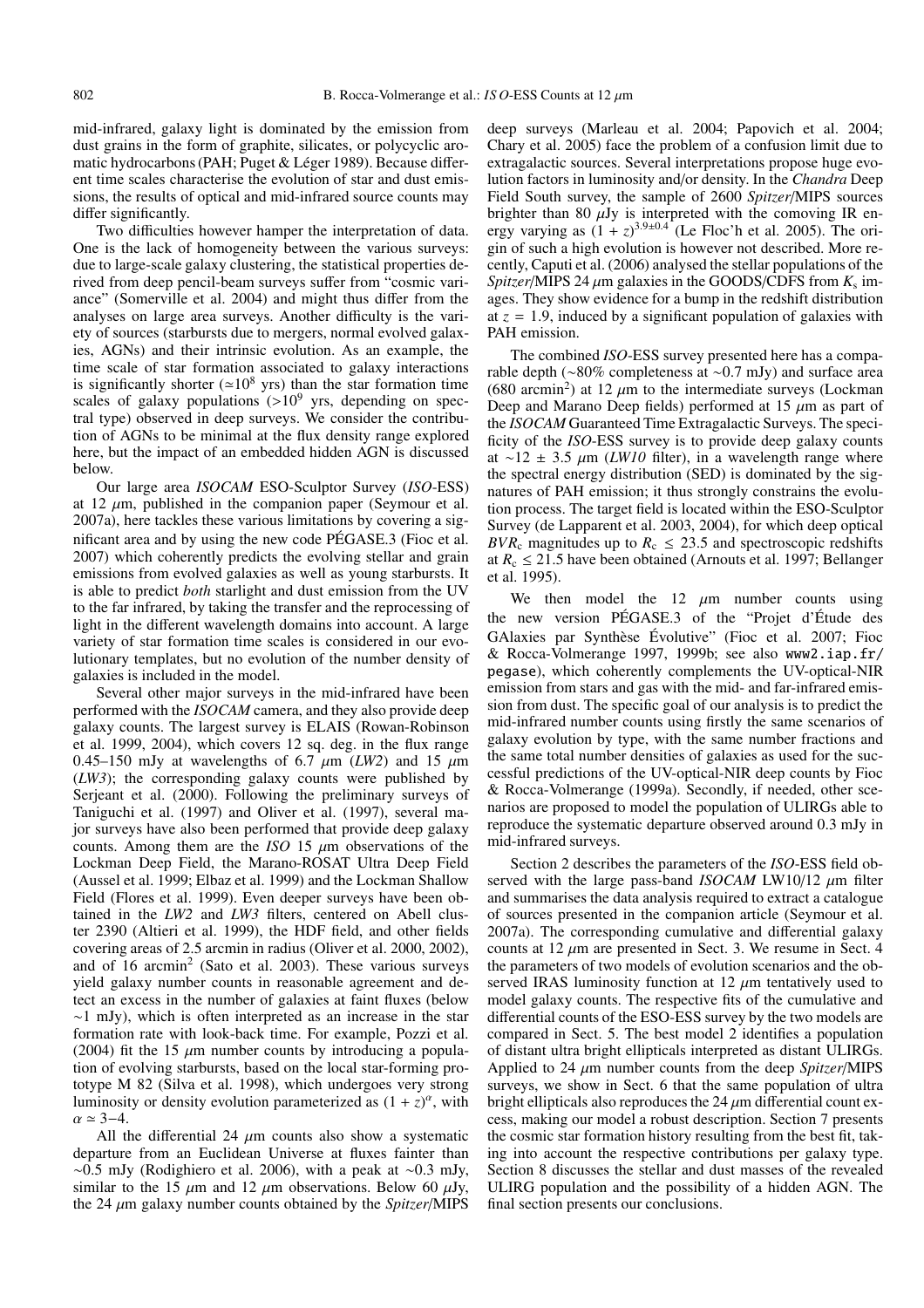#### **2. Observations and data reduction**

The selected field, the ESO-Sculptor Survey (ESS) of faint galaxies, is described in its complete version by de Lapparent et al. (2003). Located near the southern Galactic pole, the observations for the ESS were performed as an ESO key-program, thanks to guaranteed time on the ESO NTT and 3.6 m telescope. Deep CCD Johnson  $B$ ,  $V$  and Cousins  $R_c$  magnitudes for nearly 13 000 galaxies to  $V \approx 24$  were obtained over a continuous area of ~0.37 deg<sup>2</sup> (Arnouts et al. 1997). Multi-object spectroscopy has also provided redshifts and flux-calibrated spectra over a sub-area of ~0.25 deg<sup>2</sup> for 617 galaxies with  $R_c \le 20.5$ (92% complete) and 870 galaxies with  $R_c \le 21.5$  (52% complete). The optical star/galaxy separation was performed using the "stellarity" index from the SEXTRACTOR software (Bertin  $&$ Arnouts 1996). The optical spectra were classified using a principal component analysis (Galaz & de Lapparent 1998). The optical luminosity functions were then measured per galaxy spectral type (de Lapparent et al. 2003) and lead to the detection of a marked evolution in the spiral galaxy populations, characterised by an excess of late spiral and irregular galaxies at  $z \approx 0.5-1.0$ (de Lapparent et al. 2004).

#### 2.1. The ISO survey on the ESS field (ISO-ESS)

The *ISO* observations of the ESS field were performed with the raster mode CAM01 of the *ISOCAM* camera (Cesarsky et al. 1996) on board the *Infrared Space Observatory ISO* (Kessler et al. 2003). The broad-band LW10 filter, with reference wavelength  $\lambda_{\text{ref}} = 12 \,\mu\text{m}$  and covering the 8.5–15.5  $\mu$ m interval, was built for a direct comparison with the  $12 \mu m$  *IRAS* filter (Moneti et al. 1997). The pixel field of view (PFOV) with *ISOCAM* is a 6 arcsec square and the adopted integration time was 5.04 s. per exposure. Ten raster maps were built within the total on-target time of 14 h. All the rasters have  $M \times N = 8 \times 8$  pointings each offset by  $dM = dN = 60$  arcsec along the axis of the detector. The number of exposures per pointing is  $N_{exp} = 13$  and the number of stabilization exposures is  $N_{stab} = 10$ . The total area of the survey is ∼680 arcmin<sup>2</sup> with a maximum exposure time of 1200 s. and an average exposure time of ∼660 s per sky pointing.

The *ISO* target field has been selected in the region of the ESO-Sculptor survey where the cirrus emission is minimal (Seymour et al. 2007a). The overlap between the 2 surveys is large, as it represents 90% of the *ISOCAM* survey area and 75% of the ESO-Sculptor spectroscopic area.

#### 2.2. Summary of the data processing

This section is a summary of the data analysis presented in the companion article (Seymour et al. 2007a). The various steps of data processing are (1) deglitching (i.e. cosmic ray subtraction), (2) correction of the long transient behaviour etc. performed by the PRETI software of Stark et al. (1999), and (3) source detection above a noise map, performed using a wavelet analysis technique. The detailed adaptation of the PRETI method to the *ISOCAM* data analysis was published by Aussel et al. (1999). We fine-tuned the astrometry of the  $12 \mu m$  sources by comparison with matched objects in the 2MASS catalogue, which led to a maximum change of 0.3 arcsec in the position of the  $12 \mu m$ sources. The subsequent rms offset between the *ISOCAM* 12  $\mu$ m and the ESS coordinates is 2 arcsec, with no systematic offset. The star/galaxy separation was performed by a detailed analysis of the near-infrared (NIR) and optical colour–colour diagrams. We then derived an empirical flux calibration from a subset of stars in our sample. This calibration was based on fitting the optical-NIR counterparts of the stellar data with stellar spectrum templates compiled in the PÉGASE library and then using the optical/infrared relations from IRAS data to predict the true infrared fluxes of stars in our field. This procedure took advantage of the deep photometric ESS survey in the optical. Our flux calibration is robust as it was carried out using two different colour–colour relations and empirical calibration using wellknown stellar templates. The final catalogue of 142 sources with *ISO* fluxes is listed in the companion article and contains 22 stars and 120 galaxies. As expected, only a small fraction of the MIR sources are stars.

#### 2.3. Large-scale distribution of the ISO-ESS sources

With an average exposure time of 11 min by pointing, our *ISO*-ESS survey is as deep as the Lockman Hole Deep survey from the *ISOCAM* Guaranteed Time Extragalactic Survey (Elbaz et al. 1999), but it is over a 33% larger area of  $\simeq 680$  arcmin<sup>2</sup>. Despite its significant area, the *ISO*-ESS map reveals the inhomogeneity of the projected distribution of MIR sources. The large-scale distribution of galaxies in the ESS shows the alternation of sharp walls and voids (Bellanger & de Lapparent 1995). For  $H_0 = 65 \text{ km s}^{-1} \text{ Mpc}^{-1}$ , de Lapparent & Slezak (2007) measure a comoving correlation length of ∼5.5 Mpc at the median redshift *z* ∼ 0.3 of the *ISO*-ESS galaxies; the right ascension transverse extent of the survey (∼11 Mpc) thus corresponds to approximately twice the galaxy correlation length. Because the MIR sources are likely to follow the clustering of optical galaxies, large-scale fluctuations are naturally expected. These are smoothed out, however, when calculating the *ISO*-ESS galaxy counts summed over the whole redshift range of the survey.

# **3. Faint galaxy counts at 12** µ**m**

The *ISO*-ESS sample consists of sources with a detection level equivalent to  $5\sigma$  and is complete to 1.29 mJy. At fainter flux densities, the correction for incompleteness in the interval 0.31−1.29 mJy is computed by two independent methods based on stars and galaxies in the optical. Both approaches take advantage of the deep ESS optical survey, which contains counterparts to all sources detected by *ISOCAM* down to 0.31 mJy (in the common area to both surveys), and they yield incompleteness corrections that are in good agreement (see Fig. 7 in companion paper). Here, we correct the galaxy number counts using the incompleteness correction derived from the stars, as it is least affected by the large-scale clustering in the ESS sample (see Sect. 2.3). Figure 1 shows the distribution by type of the 77 *ISO*-ESS galaxies that have measured redshifts from the optical survey (de Lapparent et al. 2003). It shows that spirals Sb and Sbc are the most numerous galaxies detected in the MIR. It also confirms that gas-poor normal ellipticals are essentially undetected. The ESS spectral classification used the code PÉGASE.2 (Fioc & Rocca-Volmerange 1997). However, the sample in Fig. 1 is incomplete, with only 77 galaxies having a measured redshift. Among the 104 ESS galaxies detected at 12  $\mu$ m, the 27 objects with no redshift measurement could be at higher redshift or belong to a new type. We therefore adopt the "optical" density fractions derived from the faint count analysis in the UV-optical-near IR ( $\approx$ 27%, 30%, and 43% for early-, intermediate-, and late-type galaxies, respectively) by Fioc et al. (1999a), in agreement with de Lapparent et al. (2003) in the Sculptor field.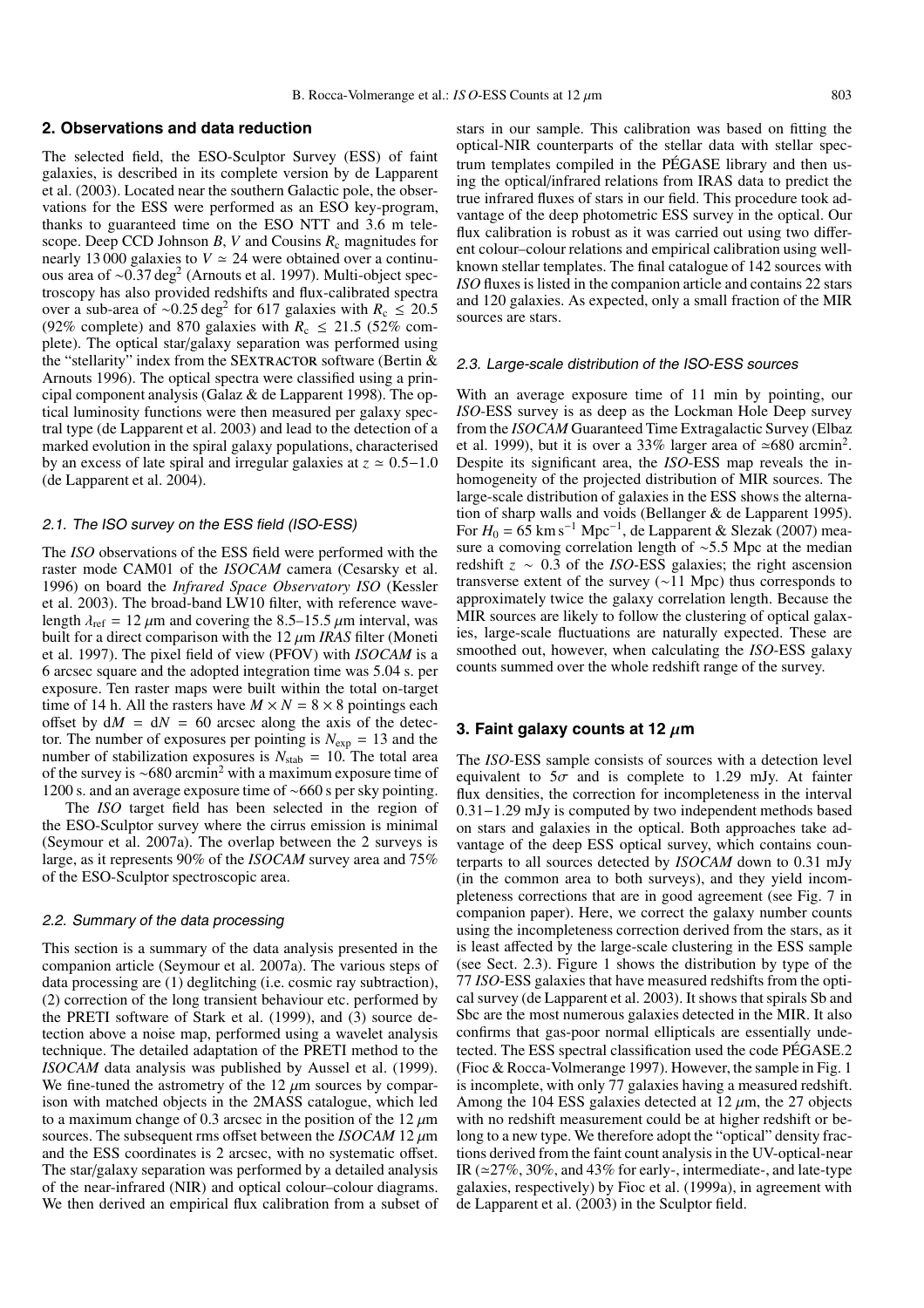

**Fig. 1.** The distribution by types of the (*R* < 20.5) *ISO*-ESS galaxies, derived from the optical spectral classification (de Lapparent et al. 2003). The dominant population is Sb-Sbc spirals, confirming that ellipticals are rarely detected at  $12 \mu m$ . Note, however, that among the 104 galaxies detected at 12  $\mu$ m in the area common to both surveys, only 77 have ESS spectroscopic information (hence redshift and spectral type), leaving room for the discovery of new populations and signatures of evolution.

#### 3.1. Cumulative galaxy number counts  $N(\geq S_v)$  at 12  $\mu$ m

We then derive the number of detected *ISO*-ESS galaxies as a function of 12  $\mu$ m flux density. The detections are binned in 11 flux-density intervals, chosen so that each bin contains 10−12 more sources than the previous one. The resulting cumulative source counts  $N(\geq S_{\nu})$  (commonly referred to "integrated") counts" in the literature), where  $S_{v}$  is the 12  $\mu$ m flux in mJy, derived after correction for incompleteness, are shown in Fig. 2. Corrections are estimated by assuming Poisson fluctuations in the number of detected galaxies and by taking the uncertainty in the incompleteness correction into account; the horizontal error bars are not plotted as they are smaller than the size of the symbols. The large error bars in the high flux point at  $S_v \approx 1.4$  mJy result from the small number of galaxies (10) detected at these high flux densities: this is evidently due to the limited area of the *ISO*-ESS field.

We overlay in Fig. 2 the results from the compilation of *ISOCAM* 15  $\mu$ m surveys obtained in the *LW3* filter as published by Elbaz et al. (1999): they cover the Lockman Hole, Marano and HDF North and South fields (Rodighiero et al. 2004; Aussel et al. 1999; Altieri et al. 1999) at various depths. We also plot for comparison the results from the ELAIS survey, also observed at 15  $\mu$ m (La Franca et al. 2004). When plotting the 15  $\mu$ m number counts, the flux density is converted into the LW10 12  $\mu$ m band using the respective central wavelengths of the two filters and assuming a flat spectrum in flux (that is, a constant product of the frequency by the flux density); the correction is small, a factor  $12/15 = 0.8$ . We do not correct the galaxy flux densities from 15  $\mu$ m to 12  $\mu$ m because the filters are wide and very close to each other in wavelength (they actually overlap slightly).

Figure 2 shows that our data are in good agreement with the surveys compiled by Elbaz et al. (1999), including the deepest samples. In particular, the faint-end slope of the *ISO*-ESS cumulative counts is similar to that of the ultra-deep survey obtained on the cluster-lens A2390 by Altieri et al. (1999) in their



**Fig. 2.** Cumulative 12  $\mu$ m galaxy counts observed with the *LW10* filter from the *ISO*-ESS survey, plotted as full squares with error bars. The other *ISOCAM* 15  $\mu$ m surveys are also plotted: the compilation by Elbaz et al. (1999) as a solid line contour, which covers the Lockman Hole (Rodighiero et al. 2004), the Marano field (Aussel et al. 1999), and the HDF North and South fields (Altieri et al. 1999) to various depths; the number-counts from the ELAIS survey (La Franca et al. 2004) are shown as a dotted line. The 15  $\mu$ m flux densities are corrected to 12  $\mu$ m, see text for details.

common flux density interval, despite the narrow pencil-beam geometry of the latter survey. The *ISO*-ESS counts are also consistent with the brighter galaxy survey from La Franca et al. (2004).

#### 3.2. The Euclidean-normalized differential counts

The differential galaxy counts <sup>−</sup>*<sup>S</sup>* <sup>2</sup>.5d*N*/d*<sup>S</sup>* of the *ISO*-ESS survey at  $12 \mu m$ , normalised to those for an Euclidean Universe are presented in Fig. 3. A wider binning than in Fig. 2 is adopted, with 23−25 galaxies per bin. The error bars take into account Poisson error in the number of actually detected sources, combined with the uncertainties in the incompleteness correction and in the flux density of each detected source; as for the cumulative counts, the flux error bars are not plotted as they are smaller than the size of the symbols. The Euclidean normalisation is adopted so that for a static universe with a non-evolving population of objects and a constant luminosity function, the Euclidean normalised galaxy counts would follow a horizontal line.

The differential number counts from the surveys at 15  $\mu$ m (with flux density converted into the  $12 \mu m$  band, see previous section) are also plotted in Fig. 3 (ELAIS-S1, Pozzi et al. 2003; A2390, Altieri et al. 1999; HDF North, Aussel et al. 1999; HDF South, Marano FIRBACK Ultra Deep field, Marano Ultra Deep ROSAT field, Marano Deep field, Elbaz et al. 1999; Lockman Deep and Lockman Shallow field, Rodighiero et al. 2004). As for cumulative counts, the 15  $\mu$ m counts are corrected to 12  $\mu$ m (see Sect. 3.1). Note that our faintest bin (at ∼0.3 mJy) is very uncertain due to incompleteness, which may explain the downward shift for this last point. For clarity we do not include the 12  $\mu$ m galaxy counts from Clements et al. (1999), which show a large scatter, probably due to poor statistics (3−5 objects per bin). They may also suffer from contamination by a few stars at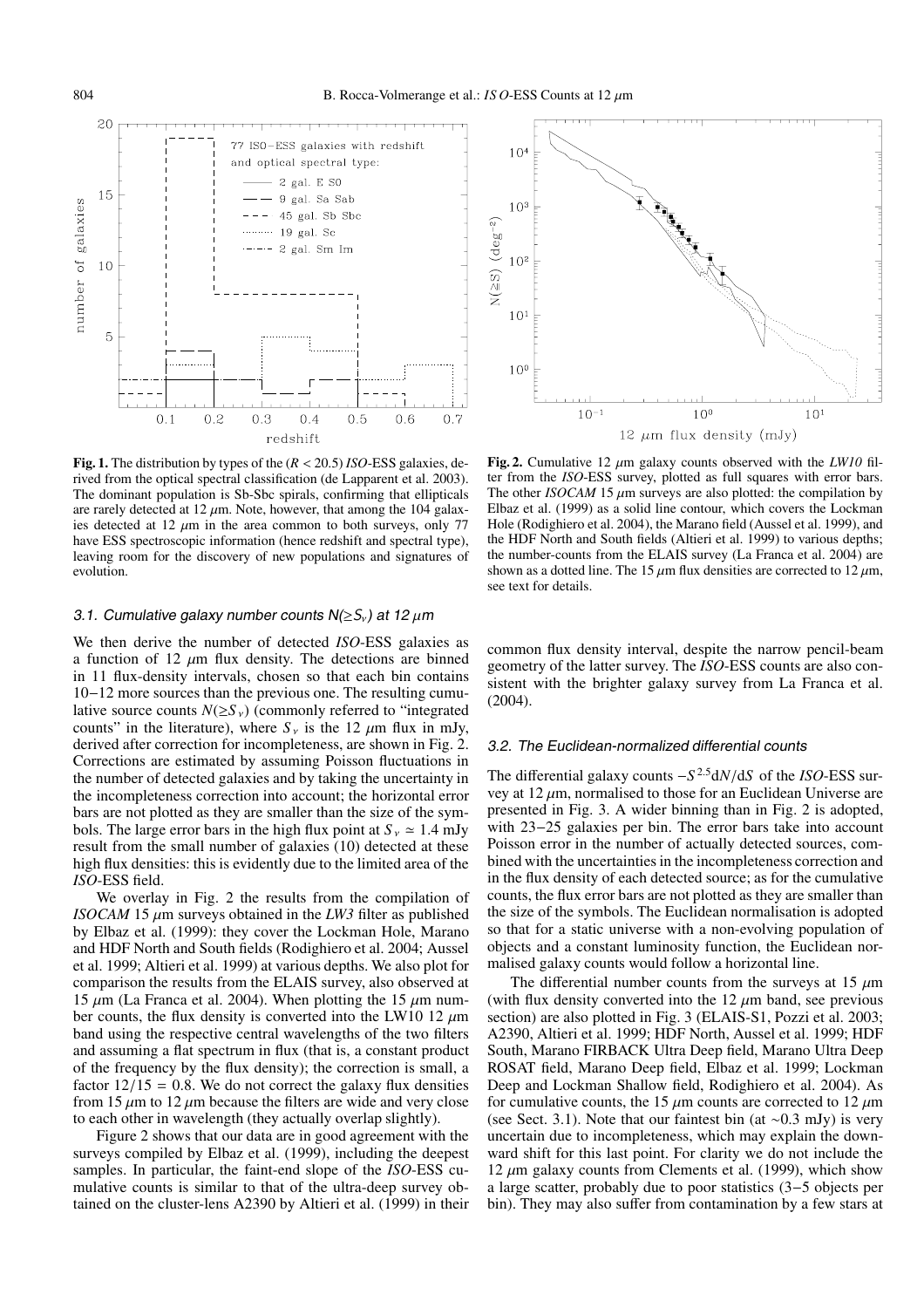

the bright end: the authors admit that there is at least one star in their galaxy counts (Clements et al. 2001).

In Fig. 3, the *ISO*-ESS counts show a strong departure from Euclidean no-evolution models at faint fluxes (<1 mJy), with a very steep super-Euclidean slope. The same behaviour is observed in all the other surveys plotted in the figure, showing agreement among the 15  $\mu$ m surveys and with our 12  $\mu$ m survey. The low value of our last point at faint fluxes (∼0.3 mJy) is due to the large uncertainty in the incompleteness correction. In the following, we address the issue of the origin of the excess counts by modeling the faint galaxy counts with the evolutionary code PÉGASE.

# **4. Modeling MIR galaxy counts per type with the code PÉGASE.3**

In the following we adopt a flat Universe with the standard cosmological parameters:  $H_0 = 72 \text{ km s}^{-1} \text{ Mpc}^{-1}$ ,  $\Omega_M = 0.3$ ,  $\Omega_{\Lambda} = 0.7$  (Spergel et al. 2003).

# 4.1. The code PÉGASE.3

The new evolutionary code PÉGASE.3 (Fioc et al. 2007) is an extension to the dust emission wavelength range of the code PÉGASE.2 (Fioc & Rocca-Volmerange 1997, 1999b, see also http://www2.iap.fr/pegase). The SEDs of reddened galaxies are consistently computed from the far-UV/optical/near-IR to mid-IR and FIR (far-infrared) domains. PÉGASE.3 calculates, in a coherent manner, the stellar emission, extinction, metal-enrichment, dust mass, and the emission of grains statistically heated by the radiation field. Two distinct dust media (interstellar medium and HII regions) are considered. As in PÉGASE.2, radiation transfer is computed in the two geometries (slab and spheroid) appropriate for disk galaxies and ellipticals. Temperature fluctuations of the polycyclic aromatic hydrocarbons (PAH), as well as graphite and silicate grain properties, are

**Fig. 3.** The *ISO*-ESS 12  $\mu$ m differential counts normalised to the Euclidean case, plotted as filled squares (note that  $-S^{2.5}dN/dS$  is positive). The other 15  $\mu$ m surveys are also shown: ELAIS-S1 (Pozzi et al. 2003, triangles); through the cluster-lens A2390 (Altieri et al. 1999, 6-pointed open star), HDF North (Aussel et al. 1999, crosses); HDF South (asterisks), Marano FIRBACK Ultra Deep field (open squares), Marano Ultra Deep ROSAT field (points), Marano Deep field (open circles), all published in Elbaz et al. (1999); Lockman Deep field (4-pointed open star), Lockman Shallow field (3-pointed heavy cross), both from Rodighiero et al. (2004). See text for the details of the correction from 15  $\mu$ m to 12  $\mu$ m.



**Fig. 4.** Example of the strong evolution in the SEDs predicted by PÉGASE.3 for a star forming galaxy spiral Sc at various ages (increasing upwards), in the wavelength interval 1000 Å to 1 cm. (See more details in Fioc et al. 2007.)

derived with the method of Guhathakurta & Draine (1989). For illustration, Fig. 4 shows the strong evolution of the spectral energy distribution (SED) of the spiral Sc template (especially in the MIR between 10  $\mu$ m and 20  $\mu$ m) at various ages.

#### 4.2. Evolutionary scenarios of galaxies and relative number density fractions

#### 4.2.1. Model 1: "normal" evolved types

In a first step, we adopt the same set of evolutionary scenarios of "normal" galaxies previously determined with the code PÉGASE.2 (Fioc & Rocca-Volmerange 1997) which fit the colours of nearby galaxies by type and the deepest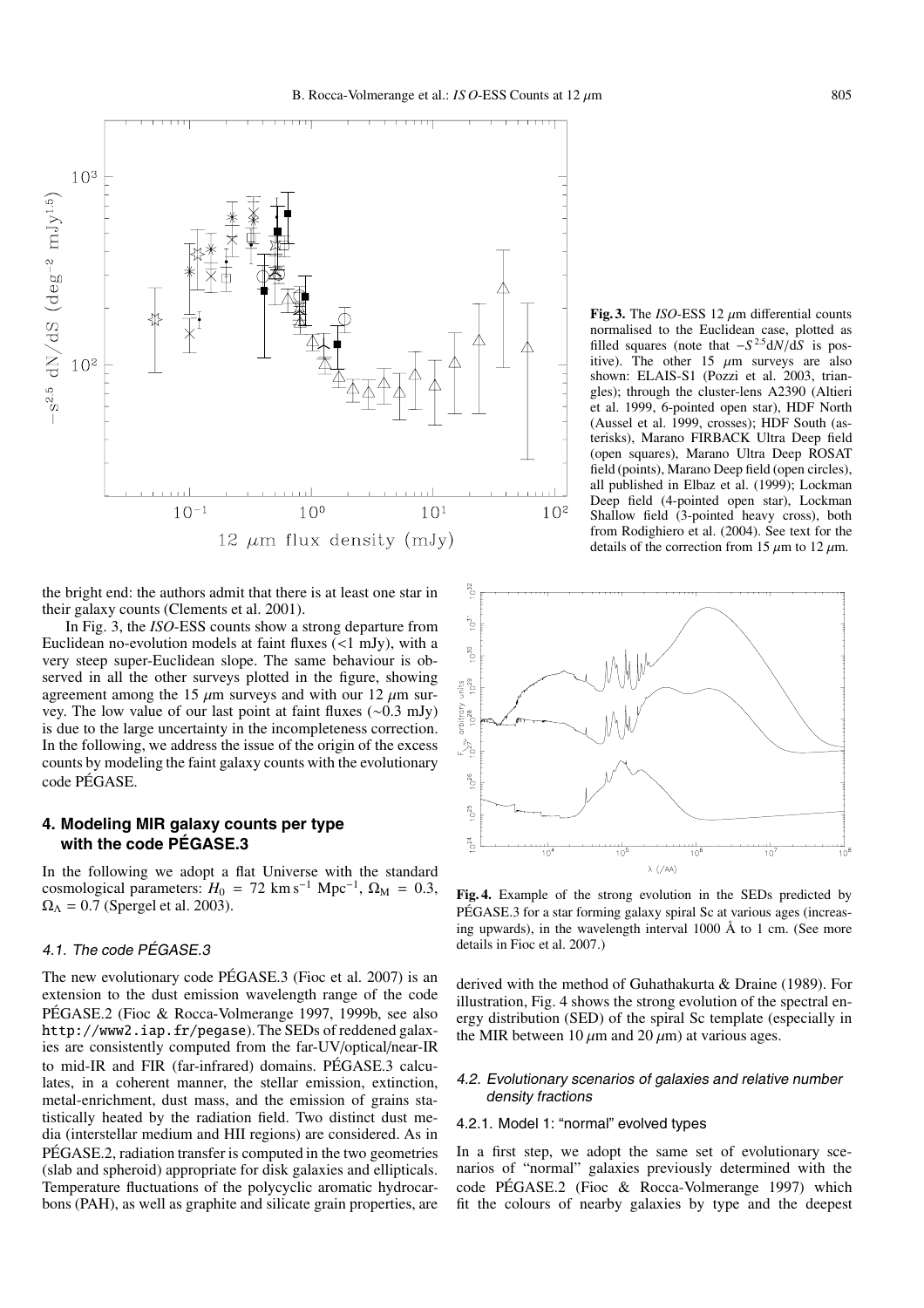**Table 1.** Characteristic luminosity  $L_*$  in units of  $L_{\odot}$  at 12  $\mu$ m (Col. 3) and 24  $\mu$ m (Col. 4) of the  $z = 0$  luminosity functions used here, as a function of galaxy type (Col. 1). Column 2 gives the value of the parameter  $p_2$ , the rate defined by  $SFR_i(t) = M_{gas}(t)/p_2$ . Galactic winds occur at an age of 3 Gyr in ellipticals of type E and ULIRG, and at 1 Gyr in ellipticals of type E2; there are no galactic winds in spirals. Infall time scale of ULIRGs is 100 Myr as for ellipticals of type E or E2; it regularly increases for spirals from 2.8 Gyr (Sa) to 8.0 Gyr (Im) (see text for details and references). The *L*<sub>∗</sub>(12 µm) for the normal types (other than ULIRG) are derived from the *L*<sub>∗</sub>(*B<sub>J</sub>*) of the observed optical luminosity functions from Heyl et al. (1997) and the  $B_J - 12 \mu$ m and  $B_J - 24 \mu$ m colours, in the *AB* magnitude system, are computed at  $z \approx 0$  with PÉGASE.3 (Cols. 5 and 6). The value of *L*∗(12 µm) assigned to Sbc galaxies, the brightest emitters in this band, is that of the observed luminosity function measured with *IRAS* (Rush et al. 1993; Shupe et al. 1998); the same offset as for Sbc is then applied to all types. The last two columns show the adopted number density fraction by type: model 1 (normal galaxies only, Col. 7) uses the type distribution derived from the UV-optical-near IR faint counts (Fioc et al. 1999a) while model 2 (normal galaxies + ULIRGs, Col. 8) is built by replacing 1/3 of normal dust-poor ellipticals (9% of all galaxies) with ultra luminous elliptical galaxies (called ULIRGs). These last galaxies evolve as dusty ellipticals, they are  $\approx$  2.5 to  $\approx$  5 mag brighter than normal ellipticals (depending on wavelength), and are thus as luminous as spirals Sbc in the mid-IR at  $z = 0$ . The number densities for the other galaxy types are identical in both models.

| <b>Type</b>     | $p_2$ | $log_{10}$                    | $log_{10}$                            | Colour           | Colour             | Model 1  | Model 2    |
|-----------------|-------|-------------------------------|---------------------------------------|------------------|--------------------|----------|------------|
|                 | (Myr) | $[L_{*}(12 \mu m)/L_{\odot}]$ | $[L_{*}(24 \,\mu\text{m})/L_{\odot}]$ | $B_1 - 12 \mu m$ | $B_J - 24 \,\mu m$ | normal   | normal     |
|                 |       |                               |                                       | AB               | AB                 | only     | $+$ ULIRGs |
| <b>ULIRG</b>    | 100   | 9.9                           | 9.7                                   |                  |                    | $0\%$    | $9.0\%$    |
| Е               | 100   | 8.9                           | 7.7                                   | $-1.00$          | $-2.60$            | $9\%$    | $0\%$      |
| E2              | 300   | 9.0                           | 7.8                                   | $-1.20$          | $-2.82$            | $17.5\%$ | $17.5\%$   |
| Sa              | 1400  | 9.0                           | 8.8                                   | $-0.45$          | $+0.21$            | $7.9\%$  | $7.9\%$    |
| Sb              | 2500  | 9.4                           | 9.2                                   | $+0.37$          | $+1.28$            | $7.9\%$  | $7.9\%$    |
| S <sub>bc</sub> | 5714  | 9.8                           | 9.6                                   | $+1.38$          | $+2.30$            | $7.9\%$  | $7.9\%$    |
| Sc              | 10000 | 9.6                           | 9.4                                   | $+1.57$          | $+2.46$            | 16.6%    | 16.6%      |
| Sd              | 14286 | 9.6                           | 9.4                                   | $+1.61$          | $+2.48$            | 16.6%    | 16.6%      |
| Im              | 16000 | 8.8                           | 8.5                                   | $+1.57$          | $+2.42$            | 16.6%    | $16.6\%$   |

multi-wavelength  $(B_J, U \text{ (and } F300W), I, \text{ and } K)$  faint galaxy counts in the UV-optical-NIR ranges (Fioc & Rocca-Volmerange 1999a). This set corresponds to the 8 following types: irregular magellanic Im; spirals Sd, Sc, Sbc, Sb, Sa; and ellipticals E2 and E). We use the same parameter set with the new version PÉGASE.3 (Fig. 4) and compute the continous SEDs of each type, extended to the mid- and far-IR, taking stellar and dust emissions into account as well as coherent absorption. The initial mass function is from Rana & Basu (1992) for each type. These templates are also able to predict photometric redshifts up to  $z = 4$  with an accuracy  $\sigma_z \approx 0.1$  (Le Borgne & Rocca-Volmerange 2002). Therefore the evolution scenarios are considered as robust. The main parameters (star formation law, initial mass function, galactic winds and astration rate) are listed for each type in Fioc & Rocca-Volmerange (1997) and Le Borgne & Rocca-Volmerange (2002). Star formation rates are proportional to the current gas mass density, a highly conservative assumption. The astration parameter  $p_2^{-1}$  varies with galaxy type. The current gas content  $M_{\text{gas}}(t)$  is ruled by star formation, stellar ejecta, galactic winds, and infall rates as described in Fioc & Rocca-Volmerange (1997); the adopted values by type are recalled in Table 1.

In Table 1, we present the  $z = 0$  characteristic luminosities  $\log(L_*(12 \mu m)/L_{\odot})$  and  $\log(L_*(24 \mu m)/L_{\odot})$  adopted for the various galaxy types. We compute  $L_*(12 \mu m)$  and  $L_*(24 \mu m)$  from the  $L_*(B_I)$  values of the optical luminosity functions by types (Heyl et al. 1997), used to fit the faint optical counts (see Table 1 of Fioc & Rocca-Volmerange 1999a), and the colours *BJ*−12 µm and  $B_I - 24 \mu m$  from PEGASE.3 at  $\zeta = 0$  for each galaxy type (Fioc et al. 2007). The filter 12  $\mu$ m means *ISO*/LW10 and 24  $\mu$ m means *Spitzer*/MIPS 24  $\mu$ m;  $B<sub>I</sub>$  is the blue Kodack IIIa-J plus GG395 corrected filter (Couch & Newell 1980). The filter corrections from *IRAS*/12 µm to *ISO*/LW10 and from *IRAS*/25 µm to *Spitzer*/24 µm are taken into account by the code. Among normal galaxies at  $z \approx 0$ , spirals Sbc are the brightest emitters at 12  $\mu$ m and 24  $\mu$ m and also the most numerous (see Fig. 1). We therefore assign to type Sbc the characteristic luminosities  $\log(L_*(12 \mu m)/L_{\odot}) = 9.8$  and  $\log(L_*(24 \mu m)/L_{\odot}) = 9.6$  derived from the observed  $z \approx 0$  luminosity functions measured by Rush et al. (1993) and by Shupe et al. (1998), respectively. We then scale the MIR luminosities of all the other types accordingly.

Because the evolutionary scenario of ellipticals (see Fig. 3a of Rocca-Volmerange et al. 2004) may play a specific role in the interpretation of observations of the ultra-luminous infrared galaxies (ULIRGs), defined as galaxies with infra red luminosities  $\geq 10^{12} L_{\odot}$ , it deserves more attention. The intense star formation rate (low  $p_2$  value) in the first Gyrs is fueled by a high infall rate from the gas reservoir. The activity is so intense that a huge dust mass is formed at early epochs from stellar ejecta, specifically from massive supernovae SNII. In normal elliptical galaxies, the star formation activity is supposed to be halted when strong galactic winds produced by the bulk of supernovae expell all the gas and dust content from the galaxy. Most of stars and dust are already formed when the galaxy age is about 1 Gyr, corresponding to  $z \approx 4$  in the adopted cosmology. "Normal" ellipticals contribute very little thereafter to the infrared emission, as they are largely dust-free from this age to the present time  $(0 \le z \le 4)$ . This scenario at  $z = 0$  matches the observation that the cold grain component (∼50 K) in elliptical galaxies has almost no contribution to the MIR flux (Xilouris et al. 2004).

Column 7 of Table 1 gives the relative number fractions of galaxy types for model 1, as derived from the UV-opticalnear IR. This model has no "ULIRG"component and is thus composed only of normal types  $(26.5\%$  ellipticals  $(E + E2)$ , 23.7% Sa to Sbc spirals, 33.2% Sc, Sd spirals and 16.6% irregulars), which were found to fit the deepest UV-optical-near IR faint galaxy counts (see Fig. 5 from Fioc & Rocca-Volmerange 1999a).

#### 4.2.2. Model 2: over-luminous dusty ellipticals as ULIRGs

Column 8 of Table 1 describes our model 2 with "ULIRG" which we use to adjust the MIR galaxy counts. In this model, 1/3 of the ellipticals have over-luminous MIR luminosities given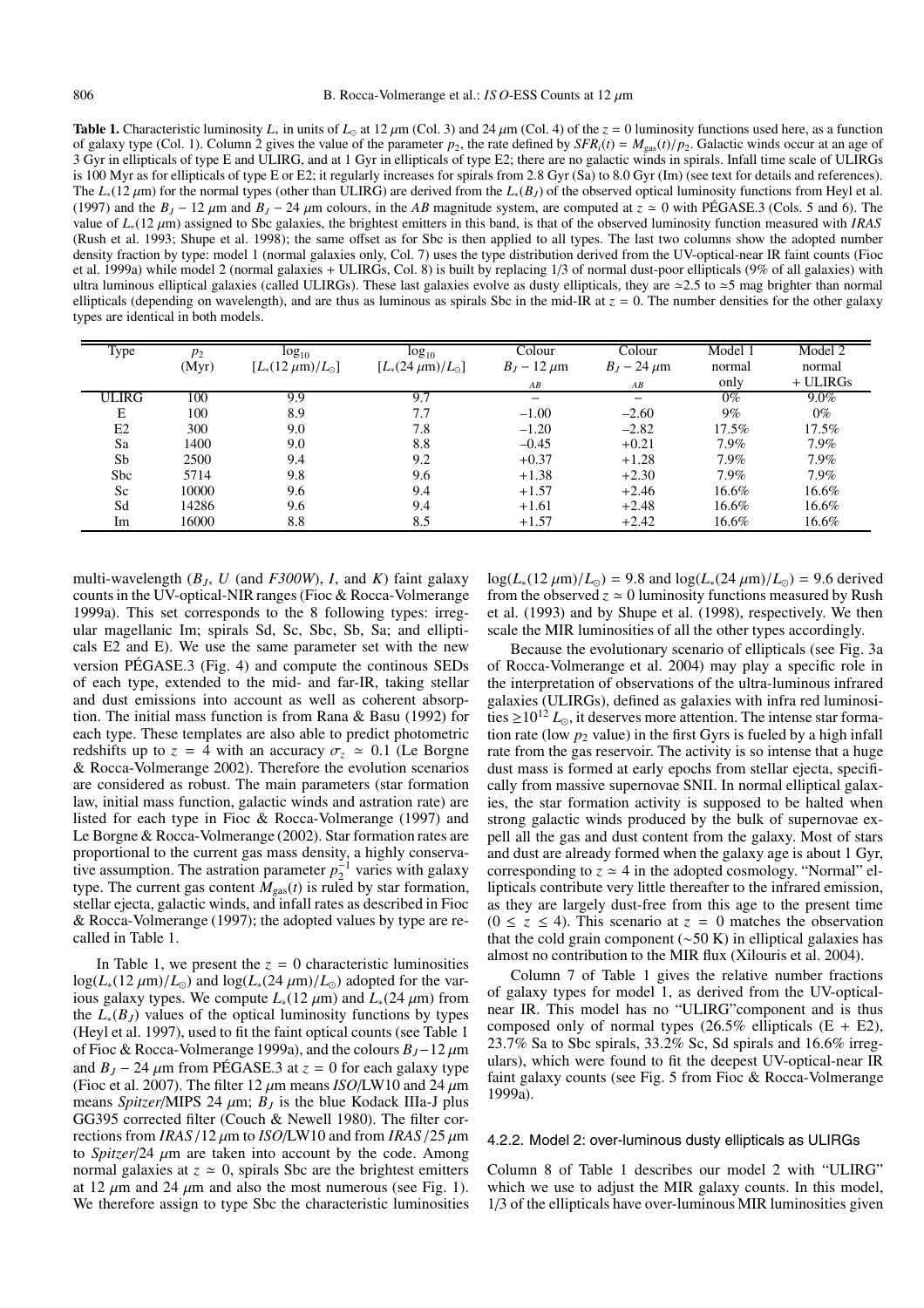by  $\log(L_*(12 \mu m)/L_{\odot}) = 9.9$  and  $\log(L_*(24 \mu m)/L_{\odot}) = 9.7$ , which correspond to the observed characteristic *L*∗ of the MIR luminosity functions at these two wavelengths. At *z* = 0 and in the MIR, they are as bright as Sbc spirals, and brighter by 2.5 mag at 12  $\mu$ m and 5 mag at 24  $\mu$ m than normal ellipticals, whatever their type (E2, E). However, they follow the evolution scenario of elliptical galaxies of type E, with the same astration rate  $p_2^{-1}$ , infall and galactic winds at the same age.

These overluminous ellipticals, forming large masses of dust and stars at early epochs, become much brighter at high *z* than spirals. Due to their positive *k*-corrections at high redshift, their intense stellar emission appears in the mid-IR. As a consequence, our model does not need any additional starburst as in the typical case of M 82 (Silva et al. 1998). Our model remains compatible with occasional starbursts of short duration  $(<10<sup>8</sup>$  yrs), concerning a low mass fraction relative to the massive underlying elliptical galaxy.

Column 8 of Table 1 lists the number fractions for model 2. The population of ULIRG/dusty massive ellipticals corresponds to 9% of the total number of galaxies. The number of normal dust-poor ellipticals is then reduced to only 17.5% (only 2/3 of the ellipticals observed in the visible). The rest of the galaxies are normal; model 2 therefore respects the majority of fractions by type derived from the UV-optical-near IR galaxy counts.

#### 4.2.3. The  $k(z)$  and  $e(z)$  corrections per type

To calculate the apparent magnitudes at high *z*, the evolutionary  $e(z)$  and cosmological  $k(z)$  corrections are computed for each type, as in Rocca-Volmerange & Guiderdoni (1988), and are applied to the  $z = 0$  SEDs:

$$
m(z, t_z) = M(0, t_0) + k(z) + e(z) + 5\log_{10}[D_{A}(1+z)^{2}] + 25 \quad (1)
$$

where  $D_A$  is the angular diameter distance in Mpc,  $D_A(1+z)^2$ the luminosity distance,  $t_z$  and  $t_0$  the cosmic times at  $z$  and  $z =$ 0; internal extinction is taken into account in our scenarios; no Galactic extinction term is added, because our deep survey is performed in a region of weak galactic absorption.

The same formation redshift of  $z_{\text{for}} = 10$  is arbitrarily adopted for all galaxy types, following the most distant galaxies discovered at  $z > 6$  (Hu et al. 2002; Chary et al. 2005).

#### 4.3. The 12  $\mu$ m luminosity function by type at  $z = 0$

We take advantage of the quasi-similarity of the two filters *IRAS*/12  $\mu$ m and *ISOCAM*/LW10/12  $\mu$ m (the flux differences are  $\langle 10\%$ , see companion article) and use the local 12  $\mu$ m luminosity function measured by Rush et al. (1993) from the *IRAS* catalogue (this measurement was later confirmed and extended to fainter fluxes by Fang et al. 1998),

$$
\phi_0(L) = C \left(\frac{L}{L_*}\right)^{1-\alpha} \left(1 + \frac{L}{\beta L_*}\right)^{-\beta}.
$$
\n(2)

We adopt the values  $\alpha = 1.7$ ,  $\beta = 3.6$  measured by Rush et al. (1993) for the non-Seyfert galaxies, which include *all* galaxy types detected at  $z = 0$ . As shown in Table 1, the  $L_*(12 \mu m)$ adopted for each galaxy type are derived by combining the optical  $L_*(B_J)$  (Heyl et al. 1997) with the  $B_J - 12 \mu m$  colors predicted by the code PÉGASE.3 (Cols. 5 and 6). We assign to Sbc galaxies, the brightest emitters in these bands, the *IRAS* values of  $L_*(12 \mu m)$  from the observed luminosity functions (Rush et al. 1993; Fang et al. 1998). The same offset as for Sbc is then applied to all types.

#### **5. Results of galaxy count model at 12** µ**m**

# 5.1. Cumulative and differential counts from PÉGASE.3 at 12  $\mu$ m

Faint galaxy counts are computed following the already published formalism (see Sect. 2 in Guiderdoni & Rocca-Volmerange 1990) which assumes that the number of galaxies of each type is conserved. Comparison of the *ISO*-ESS number counts with the predictions of PÉGASE.3 at 12  $\mu$ m is shown in Fig. 5 for cumulative counts, and in Fig. 6 for Euclidean-normalised differential counts (solid line in both graphs); the number counts from the  $12 \mu m$  *ISO*-ESS, and from the published 15  $\mu$ m surveys are also shown with the same line/symbol coding as in Figs. 2 and 3. Figure 5 shows that the model with ULIRGs agrees well with the *ISO*-ESS cumulative counts. After colour correction, it also fits the deep *ISO* counts at 15  $\mu$ m as well as the ultra-deep survey down to 0.05 mJy in the cluster-lens A2390 (Altieri et al. 1999; Lemonon et al. 1998), implying that there is no significant number density variation between the field and clusters. The differential counts (Fig. 6), which are more constraining, remain in reasonably good agreement with the data, in particular at faint fluxes. The Euclidean-normalized differential counts predicted with PÉGASE.3 do show the departure from the Euclidean cosmology (horizontal line) observed at 0.3 mJy in all the data samples. This bump is not due to the evolution of bright spirals, nor to normal early-type galaxies, but only to the evolution of the third of elliptical galaxies (9% of all galaxies) which are dusty ultra-bright ellipticals. From a few 0.1 to  $\approx$ 1 mJy, only the slope of the Marano Deep Field is respected by models, in excess relative to other observations by a factor 2. The model prediction with only the universe expansion effect (obtained by applying only the  $k(z)$  corrections to the SEDs) is also plotted in Figs. 5 and 6 as a dashed line: it is noticeably insufficient to reproduce the marked excess counts and the peak at 0.3 mJy. We also checked that the model without any correction (i.e. no  $k(z) + e(z)$  corrections applied to the SEDs), which only includes the evolution of the comoving elemental volume, yields decreasing differential counts which are incompatible with observations; this curve is shown in Figs. 5 and 6 as a dotted line.

Note that the comparison of the observed *ISO*-ESS counts with the Euclidean case is more meaningful in the flux range where the number density is the highest. When galaxy numbers are statistically too small, error bars are large as shown at fluxes higher than 10 mJy and  $\leq 0.1$  mJy. Finally we can ask whether the normal spirals which are ultra-luminous in the MIR  $(\log(L_*(12 \mu m)/L_{\odot}) = 9.8$  and  $\log(L_*(24 \mu m)/L_{\odot}) = 9.6$  (see Table 1) can also reproduce the bump of MIR counts as well as models with ULIRGs. At 12  $\mu$ m, the normal populations, dominated in the MIR by spirals Sbc are quite unable to reproduce the excess counts of the MIR surveys (Figs. 5 and 6, left), even by adding 9% to the ∼57% of normal spirals in place of gas-poor elliptical galaxies.

#### **6. Galaxy count model at 24** µ**m**

The deepest *Spitzer*/MIPS 24  $\mu$ m surveys are in the area of the Chandra Deep Field South (Papovich et al. 2004). The corresponding galaxy counts (cumulative, shown in Fig. 7, and differential normalized to the Euclidean case, shown in Fig. 8) are characterised by a typical bump of the galaxy density between 3 and 0.03 mJy, similar to what is observed in the 12  $\mu$ m and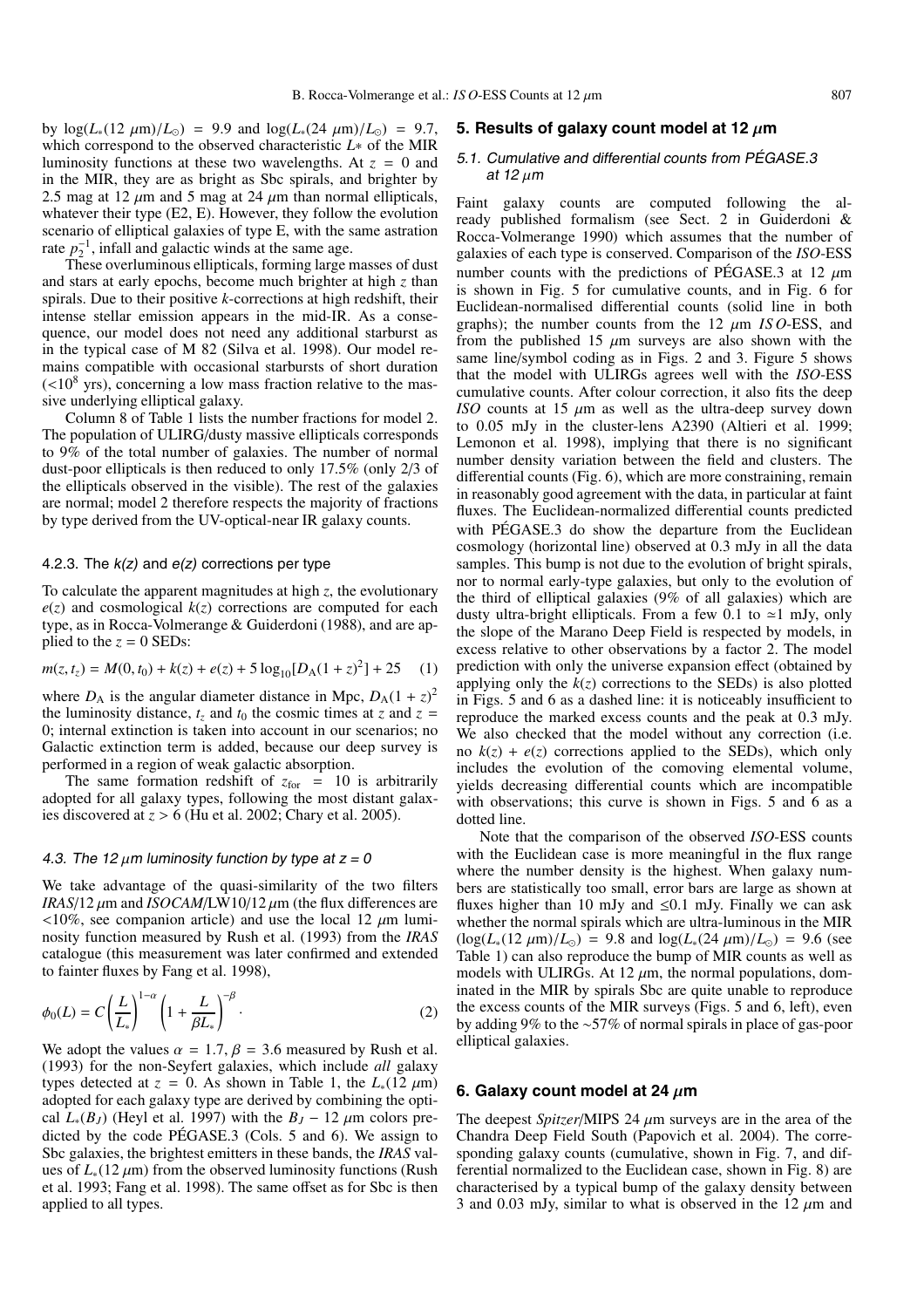

**Fig. 5.** The predictions of 12  $\mu$ m cumulative galaxy counts (heavy line) calculated from model 1 of normal galaxies (*left*) and model 2 with 9% of ULIRGs (*right*): see Table 1, Cols. 7 and 8. They are compared to the observed 12 µm cumulative counts from the *ISO*-ESS survey (black squares). The models with the cosmological *k*-correction only (no evolution correction: heavy dashed line) and the models with only the elemental comoving volume effect (dotted line) are also plotted for comparison. The faint counts from the 15  $\mu$ m surveys are shown with the same line coding as in Fig. 2.



**Fig. 6.** The predictions of Euclidean-normalised differential 12  $\mu$ m galaxy counts, calculated with model 1 (normal, *left*) and model 2 (including ULIRGs, *right*) using PÉGASE.3 (solid line), are compared to the observed differential counts at 12  $\mu$ m from the *ISO*-ESS survey (black squares). The cases without evolution (only cosmological *k*-correction) are shown with a dashed line, the case without  $k + e$  corrections (only the comoving volume effect) with a dotted line. The symbol coding for the 15  $\mu$ m surveys is the same as in Fig. 3.

15  $\mu$ m counts. This evolution signature of the 24  $\mu$ m counts is confirmed by Marleau et al. (2004) and Chary et al. (2004). More recently, in the GOODS-ELAIS-N1 field, Rodighiero et al. (2006) have lowered the confusion limit by about 30−50% using a deblending technique, which leads to a decrease in the bright differential counts by a factor ∼3, and an increase in the count slope at faint fluxes. The statistics of the 24  $\mu$ m observations are poor for flux densities >10 mJy and the samples suffer from incompleteness for fluxes  $\langle 80 \mu Jy. \rangle$ 

#### 6.1. The local IRAS/25  $\mu$ m luminosity function

To model the *Spitzer*/24  $\mu$ m counts, we use the *IRAS*/25  $\mu$ m luminosity function (corrected for  $24 \mu m$ ) as measured by Shupe et al. (1998),

$$
\phi_0(L) = C\left(\frac{\alpha}{x} + \frac{\beta}{1+x}\right)x^{1-\alpha}(1+x)^{-\beta},\tag{3}
$$

where  $x = L/L_*$ , and the parameters are  $\alpha = 0.437$  and  $β = 1.749$  for all galaxy types. As for 12 μm, we computed  $L_*(24 \mu m)$  by types from the Heyl et al. (1997)  $L_*(B_J)$  and the  $B_J - 24 \mu$ m colour computed with PÉGASE.3 (including filter correction from *IRAS*/25  $\mu$ m to *Spitzer*/24  $\mu$ m). We assigned the value of  $L_*(24 \mu m)$  derived from Shupe et al. (1998) to spirals Sbc. The same offset as for Sbc was applied to all types. The

resulting values of the characteristic *L*<sup>∗</sup> and the corresponding fractions per galaxy type are listed in Table 1.

# 6.2. Cumulative and differential counts with PÉGASE.3 at 24  $\mu$ m

We modeled the faint galaxy counts through the *Spitzer*/24 µm filter with the code PÉGASE.3 and the same evolving galaxy population (evolutionary scenarios, density fractions) as already used to predict the 12  $\mu$ m counts. Figures 7 and 8 compare models 1 and 2 with the cumulative and differential number counts, respectively, obtained by Papovich et al. (2004). As for the 12  $\mu$ m counts, the 24  $\mu$ m cumulative counts are wellreproduced from the faintest flux up to a few mJy. Figure 8 shows that the marked steepening of the differential counts, normalised to Euclidean, and the subsequent decrease at faint fluxes are predicted by PÉGASE.3, with a peak at ∼0.3 mJy as observed. Note that the departure of the model from the observations at bright and faint fluxes agrees well with the data corrected for incompleteness and deblending (see Rodighiero et al. 2006). Once again, the fit is more meaningful in the flux range where the number density is the highest, as objects observed at high fluxes in the survey area are rare. Moreover, for the 24  $\mu$ m filter, the *k*-correction is negative at  $z < 2$  as shown in Fig. 4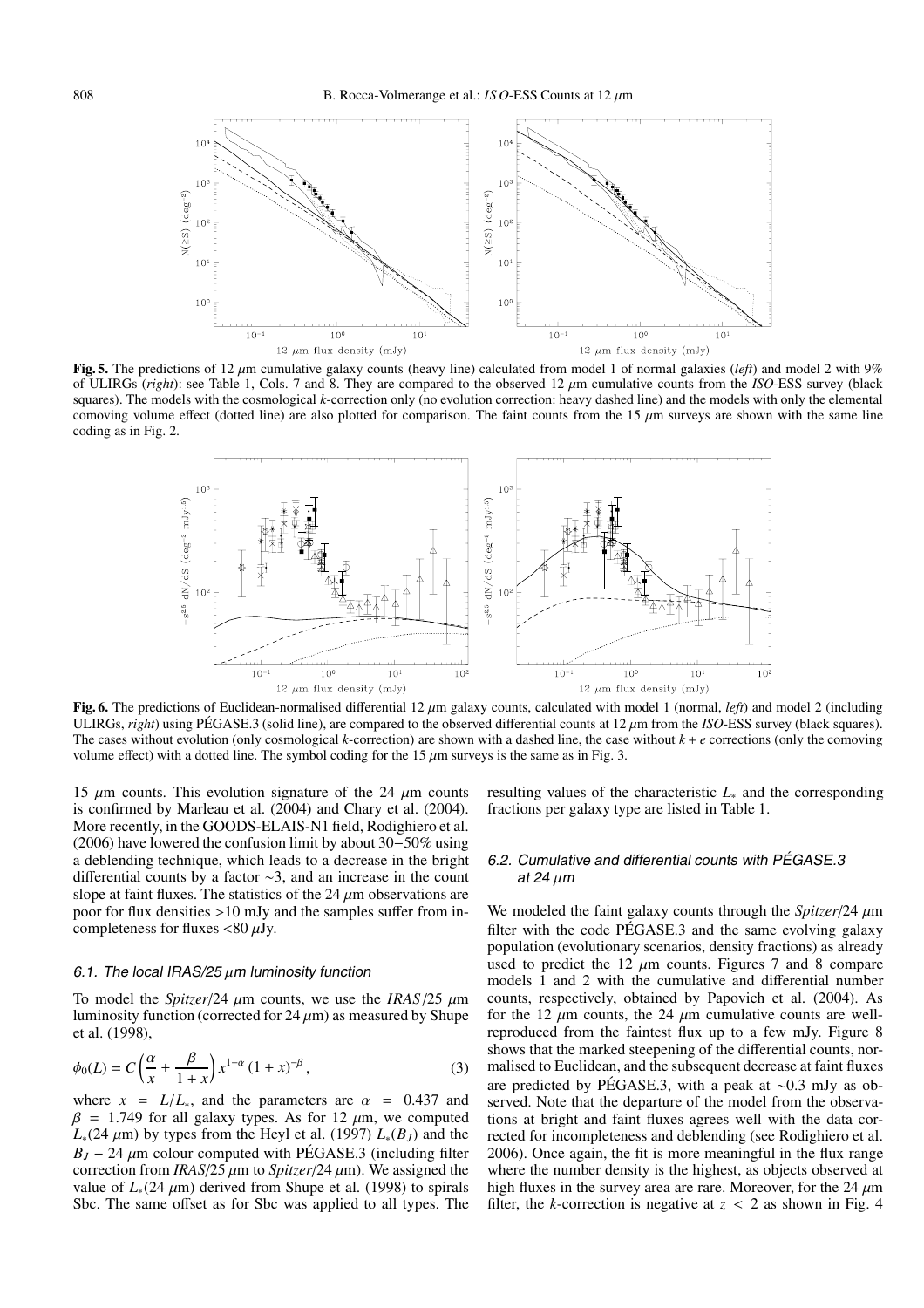

**Fig. 7.** Cumulative 24 µm faint galaxy counts (solid line) predicted by model 1 (normal, *left*) and model 2 (with ULIRGs, *right*) using PÉGASE.3 (the same models as for the interpretation of the *ISO* 12  $\mu$ m counts), are compared to the *Spitzer*/MIPS/24  $\mu$ m observations by Papovich et al. (2004). The luminosity function is from  $IRAS/25 \mu m$  (Shupe et al. 1998). As in previous figures, the dashed line is for counts taking into account only the *k*-correction and volume expansion effect, while the dotted line corresponds to the comoving volume correction only (no  $k + e$  correction).



Fig. 8. The differential 24  $\mu$ m faint galaxy counts computed with PÉGASE.3 (solid line) for model 1 with only normal galaxies (*left*) and model 2 with ULIRGs (*right*), both compared to the *SPITZER*/MIPS/24 µm observations of Papovich et al. (2004). The other symbols are identical to the previous figure. For the 24 µm filter, the *k*-correction line (dashed line, *left*) appears below the comoving volume line because the *k*-correction is negative, as shown by the SEDs displayed in Fig. 4.

by the SED slope from 24  $\mu$ m to  $\approx 8 \mu$ m. In contrast to the study by Gruppioni et al. (2005), based on the flux density ratio  $S_{24 \mu m}/S_{15 \mu m}$ , our model does not require a population of additional starbursts, but rather the very strong evolution factor at high redshift of the star formation rate of elliptical galaxies as presented below.

# **7. The cosmic star formation rate SFR(z) per type**

The models of galaxy populations that simultaneously fit the  $12 \mu m$  and  $24 \mu m$  galaxy counts can be used to predict the cosmic star formation rate at high *z*. We then compute the global star formation rate *SFR*(*z*) as

$$
SFR(z) = \Sigma_i SFR_i(z),\tag{4}
$$

where  $SFR_i(z)$  is the star formation rate per galaxy type *i*. The total cosmic *SFR*(*z*) and SFR by groups of galaxy type are presented in Fig. 9 in arbitray units (mass per year per volume unit). We distinguish group 1 of E/SO galaxies that shows a striking high SFR between  $z > 4$  and the redshift of formation ( $z_{\text{for}} =$ 10): the major bulk of stars has been formed at early epochs before the galactic wind episode. Then group 2 of early spirals (Sa-Sbc), which is dominant from  $z = 0.6$  to  $z \sim 4$  with a predicted SFR that increases from  $z = 0$  to 1 by a factor of ~10,

as found by Lilly et al. (1996), Madau et al. (1996), Connolly et al. (1997), mainly from the *I*-band selected CFRS observations. Finally group 3 of late-type spirals and irregulars (Sc-Im) is dominant from  $\overline{z} \sim 0$  to  $\overline{z} \approx 0.5$  but has the faintest SFR at  $z > 2$ .

Because ULIRGs follow the SFR scenario of ellipticals, both normal ellipticals and ULIRGs are represented by the same line (E/S0) in Fig. 9. This hypothesis, fully justified if the origin of the huge luminosity of ULIRGs is not stellar (i.e. if it is due to an active nucleus), emphasises that the star formation history shown in Fig. 9 is a lower limit because it does not include any possible contribution from starbursts caused by interactions. Our model could however accept some such occasional starbursts as seen in nearby ULIRGs, as long as they only represent a few percent of the total stellar mass and are sufficiently short to not be representative of a population.

The evolution of the SFR is different in the two groups Sa-Sbc and Sc-Im. Between  $z \approx 1.5$  and  $z = 0$ , which corresponds to ages of  $\approx$  6 to 13 Gyr, the star formation rate of a  $10^{11}$  *M*<sub> $\odot$ </sub> Sa spiral decreases from ≃20 to 2 *M*<sub> $\odot$ </sub> yr<sup>-1</sup> at  $z = 0$ . In the same redshift interval, the star formation rate of a less-evolved Sc spiral with the same mass increases from  $\approx$ 3 to 4.5  $M_{\odot}$  yr<sup>-1</sup>. This is consistent with the local observations: at  $z = 0$ , the current mean SFR of galaxies is  $\approx$  5  $M_{\odot}$  yr<sup>−1</sup> for late spirals of  $10^{11}$  *M*<sub>☉</sub> (and  $\simeq 0.5$  *M*<sub>☉</sub> yr<sup>-1</sup> for  $10^{10}$  *M*<sub>☉</sub> irregulars);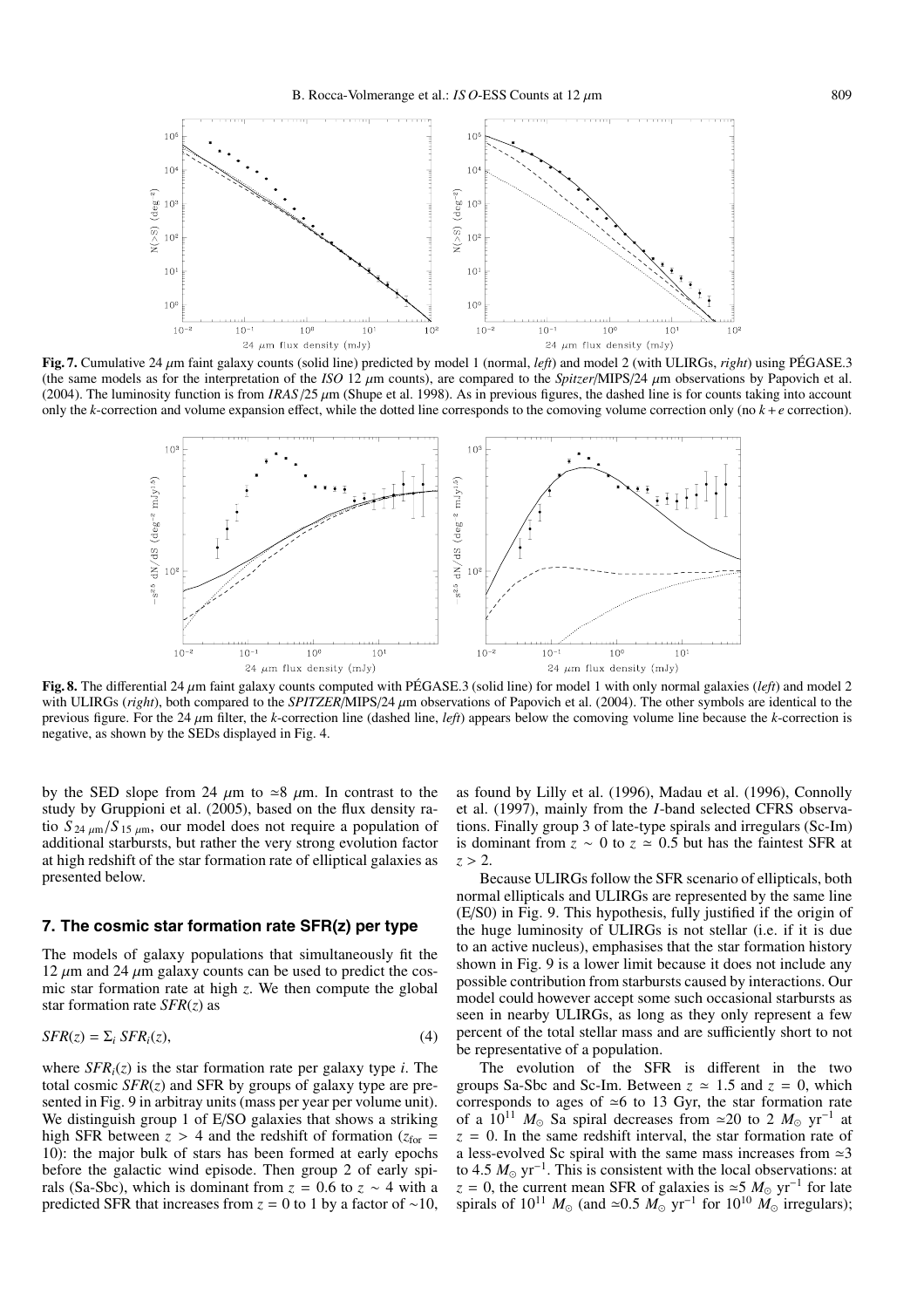

**Fig. 9.** Histories of the cosmic star-formation rate density (global and by types) derived from models of galaxy populations that fit optical and IR faint galaxy counts. The total *SFR*(*z*) (heavy solid line) summed on all types is shown. The three  $SFR_i(z)$  (thin lines) correspond to: 1) the major SFR at high reshifts  $(z > 4)$  is from E/SO galaxies, it induces the bulk of stars at early epochs 2) the intermediate SFR is from early spirals (Sa-Sbc), dominant from  $z = 0.6$  to 4; it also fits the slope of the I-selected CFRS observations (empty circles), up to  $z = 1$  before incompletness. 3) the weakest SFR is from Sc-Im galaxy types (latetype spirals and irregulars), dominant at  $z \approx 0$  where late galaxies are numerous and, still gas-rich, forming stars (see also Rocca-Volmerange 1999).

it is as low as 2  $M_{\odot}$  yr<sup>-1</sup> for early 10<sup>11</sup>  $M_{\odot}$  spirals (Kennicutt 1983). This *SFR(t)* variation is explained by the corresponding  $M_{\text{gas}}(t)$  variation. Because early spirals formed stars more efficiently in the past, their gas reservoir becomes depleted at *z* ∼ 1.5, and the gas-dependent SFR then rapidly decreases from lack of fuel. This effect can explain the apparent "down-sizing" of galaxies (Panter et al. 2006).

When summing over all galaxy types, the total cosmic *SFR(z)* increases at high redshift: it evolves by a factor  $\leq$ 3 between  $z = 0$  and 1. This result agrees with the gradual decline of the UV luminosity from the deep multi-wavelength Hawaiian surveys (Cowie et al. 1999) from  $z = 1$  to  $\approx 0$ . This evolution is much less than the factor 10 decrease in the SFR derived from the shallower *I*-band selected CFRS sample (Lilly et al. 1996) on the same redshift range.The CFRS is an *I*-band selected sample, thus biased towards early spirals, the major emitters in the *I* band. This is confirmed by the good match between the *SFR*(*z*) of the CFRS and that modelled for the Sa-Sbc galaxies in Fig. 9. We conclude that the *I*-band selection bias excludes late-type galaxies, too blue for detection in the *I*-band at the depth of CFRS. Models better agree with SFR estimates from H $\alpha$  lines emitted by galaxies including a fraction of late types (Tresse et al. 2002).

#### **8. Discussion**

The faint galaxy counts at  $12 \mu m$  in the *ISO*-ESS survey area show the same typical signature of evolution at 0.3 mJy as already found in the *ISO*/15 µm and *Spitzer*/24 µm galaxy counts. The careful flux calibration of the galaxy catalogue is based on the optical to mid-IR statistical properties of stars. Our results are consistent with the other mid-IR counts at 15  $\mu$ m, thus demonstrating that the surveyed area of 680 arcmin square is

sufficient for averaging the inhomogeneities and to properly analyse the populations of galaxies.

The most important result of our analysis is that a minor (<10%) population of dusty ultra-bright elliptical galaxies can explain the excess of the mid-IR emission observed in the  $12 \mu m$ and 24  $\mu$ m faint galaxy counts at  $\approx 0.3$  mJy. Here, due to its high IR brightness, this population is associated to ULIRGs, while the other populations, seen in the UV-optical-nearIR and MIR counts, are called normal galaxies. Because the evolutionary code PÉGASE.3 predicts multi-wavelength SEDs by simultaneously following the evolution of stars, gas, dust and metalenrichment, our analysis results find a natural explanation in the basic scenarios of galaxy evolution.

The strong advantage of our analysis is the multi-wavelength approach: the same SFR scenarios already found to fit the UVoptical-nearIR galaxy counts (Fioc & Rocca-Volmerange 1999a) are also applied to the MIR (12  $\mu$ m, 15  $\mu$ m, and 24  $\mu$ m) using *ISO* (see companion article and Elbaz et al. 1999) and *Spitzer* satellites (Papovich et al. 2005; Le Floc'h et al. 2005). These evolutionary scenarios are robust because the evolution time scales of the dominant emitters at various wavelengths (massive stars, evolved stars, dust grains from the interstellar medium, and HII regions) go from a few million years to  $\simeq$  13 Gyr. In the mid-infrared, the new model with ULIRGs, proposed to fit  *galaxy counts is not likely to change the UV-optical*nearIR predictions; moreover it is confirmed by the  $ISO/15 \mu m$ and the more recent *Spitzer*/24 µm galaxy counts.

One difficulty of the interpretation is that, at  $z \approx 0$ , the brightest Sbc spirals appear as luminous as dusty ultra-bright ellipticals in the MIR. Figures 5 to 8 show that the populations of "normal" ellipticals, spirals and irregulars (model 1) seen in the optical are largely insufficient for reproducing the 12  $\mu$ m and  $24 \mu$ m differential and cumulative counts. Even the brightest spirals (with  $\log(L_*(12 \mu m)/L_{\odot}) = 9.6$ ), which have IR luminosities comparable to ULIRGs at  $z = 0$ , decline too rapidly at increasing *z* to fit the 12  $\mu$ m and 24  $\mu$ m number counts.

A surprising result is that we succeed in reproducing the typical excess of MIR counts observed at  $\approx 0.3$  mJy by only replacing 9% of the "normal" galaxies in the optical (and 1/3 of the ellipticals) with ultra-bright galaxies in the IR. In fact, at high redshift, the evolution correction takes over as the major parameter. It is noticeably insufficient for spirals while only ellipticals have high enough star formation rates for reproducing the stellar and dust emission at high redshifts. The fraction of these objects is small, and the enormous luminosities required can only be reached if these ULIRGs contain huge dust masses heated by large numbers of energetic photons.

The star formation history of ULIRGs follows that of elliptical galaxies shown in Fig. 9: large masses of stars and dust are formed at high *z*. ULIRGs would appear as "normal" ellipticals in the optical with masses of  $\approx 10^{12} M_{\odot}$ ; they could even be more massive if the excess of stellar luminosity is hidden by a large amount of dust.

This dusty, massive population, revealed at high *z* in the midinfrared, evokes the population of high-*z* (>4) massive ellipticals found in the *K*-*z* Hubble diagram (Rocca-Volmerange et al. 2004) and confirmed in the rest-frame *H*-*z* diagram with *Spitzer* (Seymour et al. 2007b): these distant galaxies are also forming high masses of stars and dust. Due to the short time scales required to build such objects at  $z > 4$  (<1 Gyr), both populations most likely formed at early epochs by rapid dissipative collapse or major merging, rather than by slower hierarchical merging which would take  $\simeq$  10 Gyr.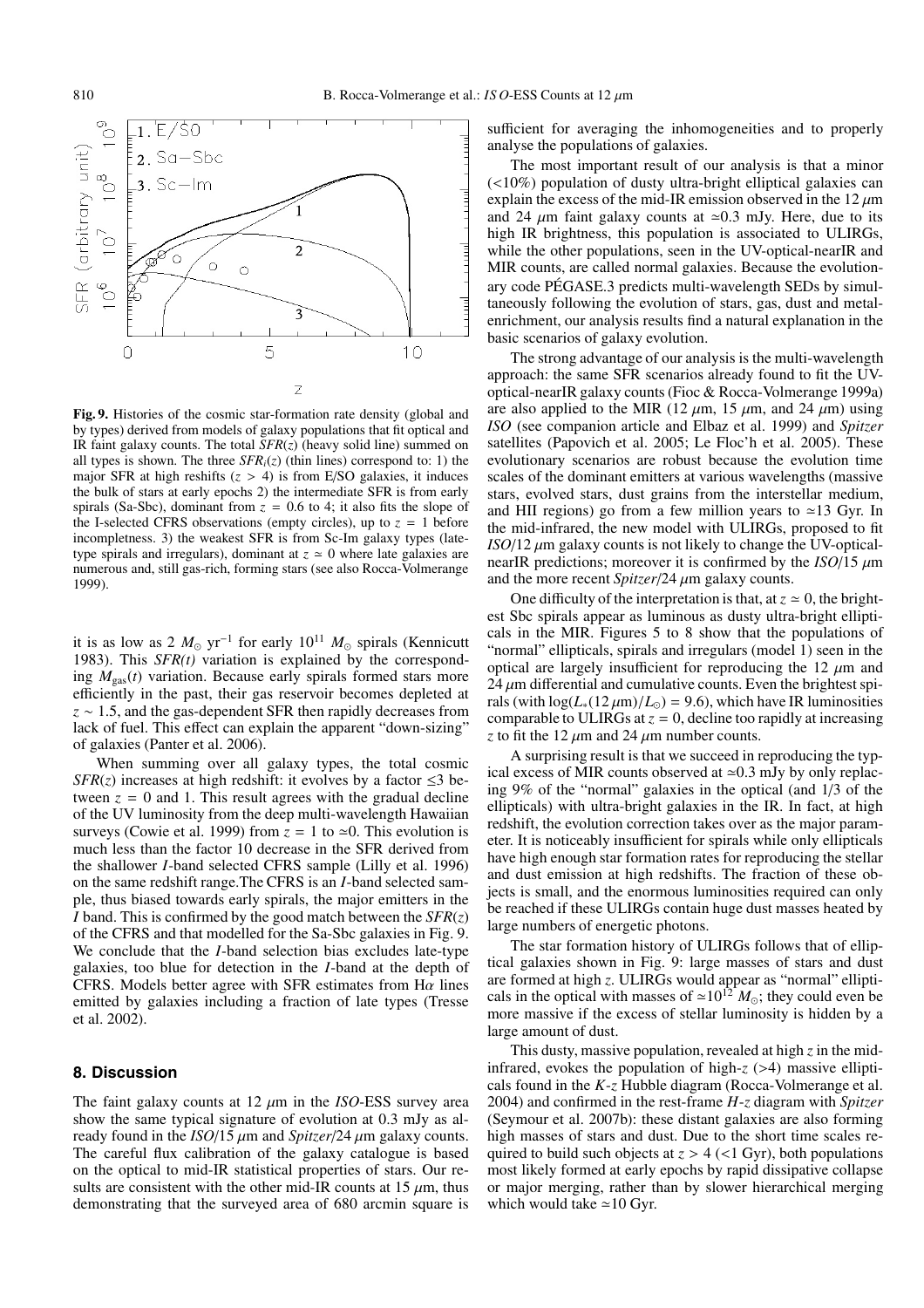This interpretation of ULIRGs as dusty massive ellipticals agrees with the drastic evolution of the infrared luminosity function when compared to the UV luminosity function (Takeuchi et al. 2006). It also agrees with the result that the MIR-selected galaxies contribute to more than 70% of the cosmic extragalactic background in the MIR (Dole et al. 2006): our model confirms that other galaxy types are too faint at both 12  $\mu$ m and 24  $\mu$ m. However, the conclusion of the last authors that galaxies contributing the most to the total cosmic infrared background have intermediate stellar masses is not confirmed by our results.

One puzzling issue is the over-brigthness of ellipticals in the mid-IR. It requires to know how the dust mass could be maintained within the galaxy host and the source of heating photons. To not be released by galactic winds, dust must not be mixed with gas and stars in the ISM but located in preferential zones such as the galaxy core. In the core, where the potential well becomes intense in case of an embedded black hole, dust could tend to be retained. In the AGN environment, the deep potential well would drag dust more efficiently, as it is more massive than gas, and dust then would fall more rapidly down into the inner core. Moreover if a Compton thick AGN is embedded within the proposed ULIRG/dusty ellipticals, the large variability from one ULIRG to another (Armus et al. 2006) is explained by orientation effects. Only observations at high spatial resolution will allow the dust geometry to be determined.

The other issue is the presence of a large number of energetic photons heating dust grains at all ages. To produce them, massive stars from an obscured starburst and/or the presence of an AGN can be evoked. Our results do not exclude that, in the case of galaxy interactions, an exceptionally extincted starburst, undetected in the optical, could be ultra-bright in the IR. But such an event is rare and is not representative of a galaxy population on a long time scale. Note that despite the high value of their MIR luminosity  $(\log(L_*(12 \mu m)/L_{\odot}) = 9.9)$  at  $z = 0$ , the proposed ULIRGs faintly contribute to the faint UV-optical-NIR galaxy counts by their number. They also are suffering an exceptional extinction due to their dust amount. Further spectral syntheses and high spatial resolution are clearly needed. The recent analysis by Takeuchi et al. (2006), based on the combination of data from the UV satellite *GALEX* and from *IRAS* , shows that the luminosity function evolves more strongly in the far-infrared than in the far-UV. This is compatible with our dusty elliptical population. At last, by analysing the far-UV galaxy counts with FOCA at 2000 Å, Fioc & Rocca-Volmerange (1999a) suggested that a fraction of episodic starbursts could be required to interpret the UV excess of galaxy counts, in addition to the normal populations of galaxies. However, the number density, weak star formation rate, and low metallicity of these populations are not enough to explain the excess of MIR luminosity at high redshifts.

Finally, these scenarios of ultra-luminous galaxies at high redshifts, imply a very rapid phase of mass accumulation. This is also supported by the fact that ULIRGs, evolving as ellipticals and hosting a hidden AGN, look like the population of radio galaxies fitting the *K*-*z* diagram at high redshifts, which also show strong hot dust signatures (Rocca-Volmerange & Remazeilles 2005). However, the proposed population of distant ULIRGs derived from the infrared is more numerous (9%) than the radio-galaxy hosts detected in the optical  $(\langle 4\% \rangle)$ . This indicates that half of the ULIRGs could be so obscured in the optical that they would be invisible. They may, however, be revealed at other wavelengths. Several surveys have discovered populations of AGN that appear brighter and spatially denser than the classical populations identified in the optical (see for example Martini et al. 2006). The population of hyper-LIRGs

 $(L_{\text{IR}} > 10^{13} L_{\odot})$ , sometimes associated to Ly  $\alpha$  blobs, has a low *L*Ly α/*L*bol efficiency (0.05−0.2%) according to Colbert et al. (2005). The 12  $\mu$ m and 24  $\mu$ m galaxy counts analysed here may correspond to the best wavelength domain where this population of embedded AGNs could be detected.

# **9. Conclusion**

We present the faint galaxy counts derived at  $12 \mu m$  from the observation of a large and deep mid-infrared (MIR) survey in the field of the optical ESO-Sculptor Survey (ESS), through the large *LW10* filter with the ISOCAM instrument on board the *ISO* satellite. The infrared observations cover an area of ∼75% of the ESS spectroscopic survey, where galactic cirrus is sparse, and were performed in continuous raster mode. The flux calibration has been adjusted using optical-infrared IRAS colours  $(B-12 \mu m, V-12 \mu m)$  of standard stars. Because of its large area of ∼680 arcmin2, the *ISO*-ESS survey provides complete 12 µm galaxy counts down to 0.24 mJy, after incompleteness corrections (using two independent methods). The full data analysis and the resulting catalogue of 142 detected sources is published in the companion paper, Seymour et al. (2007a).

The galaxy counts are presented using two different binnings: cumulative counts  $N(>S)$ , to reduce the fluctuations in the number density per bin, and Euclidean normalized differential counts  $-S^{2.5}d\tilde{N}/dS$ . When corrected for incompleteness, both the cumulative and differential  $ISO$ -ESS 12  $\mu$ m counts averaged over the ∼680 arcmin<sup>2</sup> area show good agreement with the existing measurements in the nearby *ISOCAM* filter at 15  $\mu$ m, after correction for the difference of wavelengths. In particular, the Euclidean-normalized differential counts of the *ISO*-ESS survey display the same excess as the other existing MIR surveys at flux densities of 0.3 mJy. This excess is also observed in the *Spitzer* galaxy counts at 24  $\mu$ m.

We propose an interpretation of the cumulative and differential counts with the help of the new evolutionary code PÉGASE.3 (Fioc et al. 2007). For each galaxy type, PÉGASE.3 predicts the spectral energy distributions from the optical to the far-IR; the emission of stars and dust, the extinction, star formation history, metal enrichment, and dust mass are computed consistently.

With these evolutionary standard scenarios we have successfully modelled the multi-wavelength faint galaxy counts in the far-UV, optical, and near-infrared (Fioc & Rocca-Volmerange 1999a). In the present article, we are able to simultaneously fit the *ISO*-ESS 12  $\mu$ m, *ISO* 15  $\mu$ m and the *Spitzer*24  $\mu$ m faint counts, by increasing the luminosity ( $\approx$ 2.5 mag at 12  $\mu$ m to 5 mag at 24  $\mu$ m) of a small fraction of galaxies (9%, all of elliptical type), while the rest of the galaxies (17.5% normal ellipticals, 57% spirals and 16.5% irregulars) are identical to the galaxy populations already known from the UV-optical-NIR surveys. The ultra-bright galaxies display all the characteristics of ULIRGs and appear as "normal" ellipticals in the optical. Because these results cover a very large wavelength domain, from the UV-optical-NIR to the MIR (12  $\mu$ m, 15  $\mu$ m, and 24  $\mu$ m), we are confident the robustness of our scenarios.

The other important point is that no additional population of starbursts is required to fit the mid-IR excess. Highly luminous starbursts with a short e-folding time ( $\approx 10^7$  years), which may explain some nearby ULIRGs such as M 82, are not incompatible with our results as long as they remain exceptional objects. Another point is that the normal galaxy populations, including bright IR spirals, cannot fit alone the cumulative or the differential *ISO*-ESS 12  $\mu$ m and SPITZER 24  $\mu$ m counts.